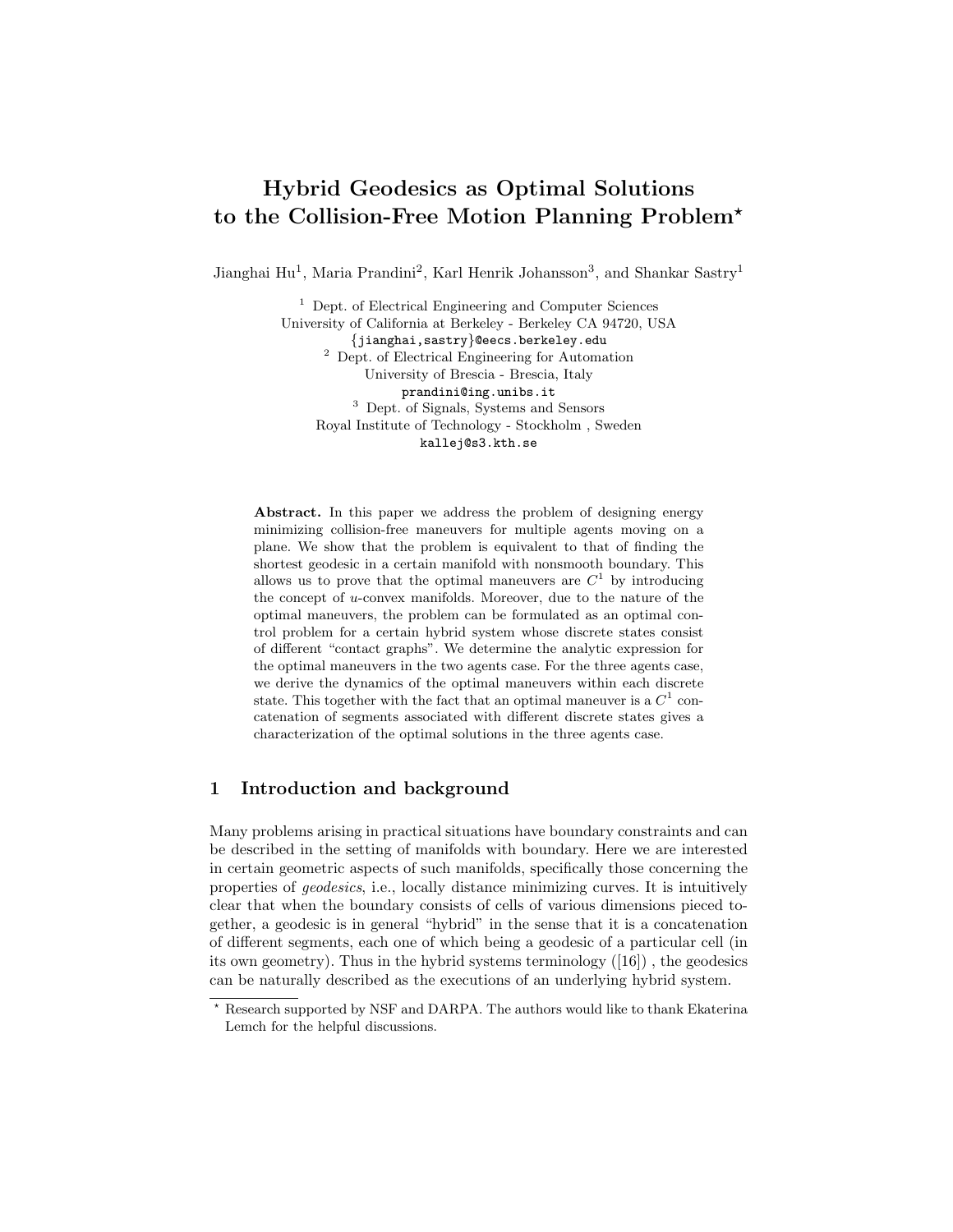Note that our interpretation of a manifold with boundary as the domain for the continuous state of a hybrid system is the inverse of the procedure adopted in [21], where the concept of hybrifold is introduced by piecing together the domains corresponding to all the discrete modes of a hybrid system to form a single topological manifold. Another difference is that, in addition to the topological properties of the hybrid systems such as stability, zenoness, ergodicity, etc., we are also interested in their metric properties such as distance, curve length, angle, etc. Therefore when piecing domains together, isometries instead of merely diffeomorphisms are required as the identifying maps of the boundaries.

To be precise, let M be a connected m-dimensional  $C^{\infty}$  Riemannian manifold with boundary. The boundary of  $M$  can be either smooth or nonsmooth. Consider only those curves in M which are piecewise  $C^1$ , i.e., curves which can be partitioned into a countable number of  $C<sup>1</sup>$  segments. For such curves the arc length is well defined. The distance between two points in  $M$  is then defined as the infimum of the arc length of all the piecewise  $C<sup>1</sup>$  curves connecting them. A geodesic in  $M$  is a locally distance minimizing curve. More precisely, the curve  $\gamma: (t_0, t_f) \to M$  is a geodesic if and only if for each  $t \in (t_0, t_f)$ ,  $\gamma$  is the shortest curve between  $\gamma(t_1)$  and  $\gamma(t_2)$  for every  $t_1$ ,  $t_2$  belonging to a neighborhood of t with  $t_1 < t < t_2$ . Given two arbitrary points in M, the (globally) shortest curve connecting them is automatically a geodesic. However, it is well known that the converse is not true: a geodesic is not necessarily distance minimizing between its end points. In fact, even for manifolds without boundary, a geodesic is no longer distance minimizing after its first conjugate point ([5]).

Due to the presence of the boundary, regularity of geodesics in  $M$  is an issue. The special case of geodesics in manifolds with smooth boundary is dealt with in [2, 3], to name a few. We now review briefly some of the results in these papers relevant to our study in the nonsmooth boundary case. For manifolds with smooth boundary, it is shown in [3] that geodesics are in general  $C<sup>1</sup>$  but not  $C^2$ . The simplest example is  $\mathbb{R}^2$  with a unit disk removed. Two points across the disk and "invisible" to each other are connected by at most two shortest geodesics, which are  $C^1$  everywhere but fail to be  $C^2$  at exactly the points where geodesics switch from a line segment to a boundary arcs or vice versa. In [3] it is further suggested that a geodesic in a manifold  $M$  with smooth boundary can be decomposed into: (1) interior segments, which are geodesic segments belonging to the interior of  $M$ ; (2) *boundary segments*, which are geodesic segments belonging to the boundary  $\partial M$  of  $M$ ; (3) switch points, which are points where the geodesic switches from a boundary segment to an interior segment or *vice versa*; (4) intermittent points, which are accumulation points of the set of switch points. It is proved in [1] that when the boundary  $\partial M$  is locally analytic, a geodesic can have only a finite number of switch points in any segment of finite arc length, hence no intermittent points at all. In our interpretation of geodesics as the executions of an underlying hybrid system, switch points correspond to transitions between discrete states, and the existence of intermittent points in a geodesic implies that the corresponding execution, hence the hybrid system, is Zeno ([16]). Therefore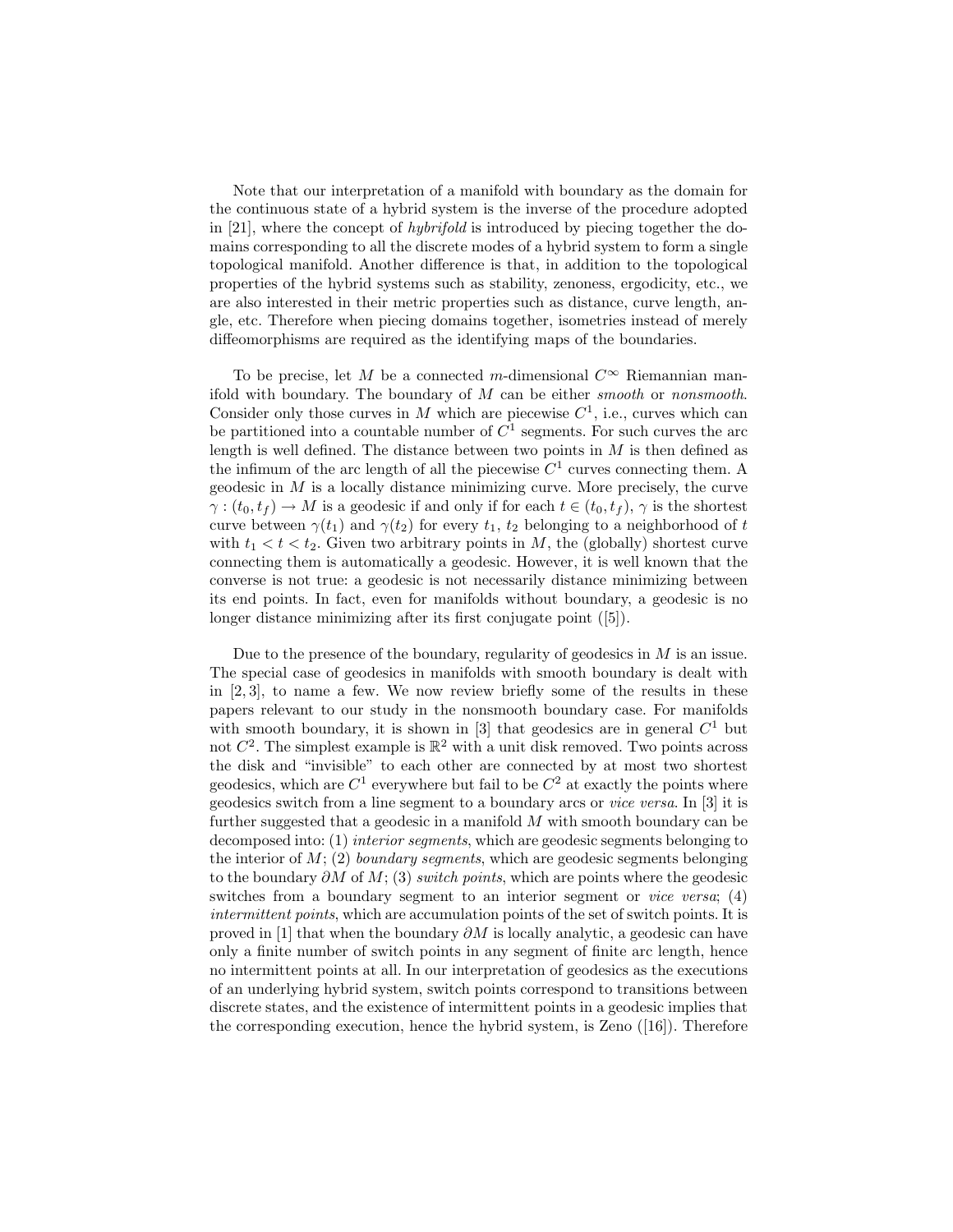the result in [1] can be rephrased by saying that a hybrid system whose executions correspond to geodesics in a manifold with locally analytic boundary is non-Zeno.

In this paper we study the problem of optimal collision-free motion planning for multiple agents moving on a plane, where a collision is the event that any two agents get closer than a minimum allowed distance. We show that each collisionfree joint maneuver has a natural representation as a curve in a certain manifold with boundary, and among all such joint maneuvers the one with the least energy corresponds to a geodesic parameterized proportionally to arc length. Geodesics satisfying this property are called normalized. Unless otherwise stated, we assume throughout the paper that all geodesics are normalized.

The problem which inspired this work originally is the development of algorithms for aircraft conflict resolution. Aircraft flying at the same altitude must maintain a horizontal separation of at least 3 nautical miles (nmi) inside the terminal radar approach control facilities and 5 nmi in the en-route airspace ([20]). Moreover, the energy of an aircraft maneuver is closely related to practical aspects such as travel distance, fuel consumption, passenger comfort, etc. Numerous approaches have been suggested in the literature to deal with aircraft conflict resolution (see the survey paper [13]). Some of them  $([6, 8, 11, 17])$  actually pose the problem as a constrained optimization problem. In particular, in [11] the geometric interpretation of aircraft motions as a braid is used in performing the optimality analysis. Optimal multi-agent coordination also finds applications in other transportation systems, for example [18]. Another related field is the motion planning for mobile robots. Most of the papers in this field focus on the feasibility and the algorithmic complexity aspect of the problem ([7, 9, 14, 22]). Among those dealing with optimal coordination, [15] considers the case when each robot minimizes its own independent goal by using techniques from multiobjective optimization and game theory. [4] studies the problem of time-optimal control of multiple vehicles moving on a plane with constant speed and bounded curvature.

The rest of the paper is organized as follows. In Sect. 2, we describe the optimal collision-free motion planning problem and show how it can be reformulated as the problem of finding the shortest geodesic in a manifold M with nonsmooth boundary. Using the fact that  $M$  is a u-convex manifold, we are able to prove in Sect. 2.2 that the optimal motions for the agents are  $C<sup>1</sup>$ . We then introduce in Sect. 3 the notion of "contact graph", which leads to a natural interpretation of the problem in the framework of optimal control for a certain hybrid system. The  $C<sup>1</sup>$  property implies that the reset maps of the hybrid system are all identity maps. The shortest geodesic can be obtained by appropriately piecing together geodesic segments in different discrete modes, and is the optimal execution for the hybrid system. In Sect. 3.1 necessary conditions are introduced to simplify the determination of such geodesics, which are then used in Sect. 3.2 and 3.3 to characterize the optimal collision-free motions for the two agents and three agents case respectively. Finally some concluding remarks are given in Sect. 4.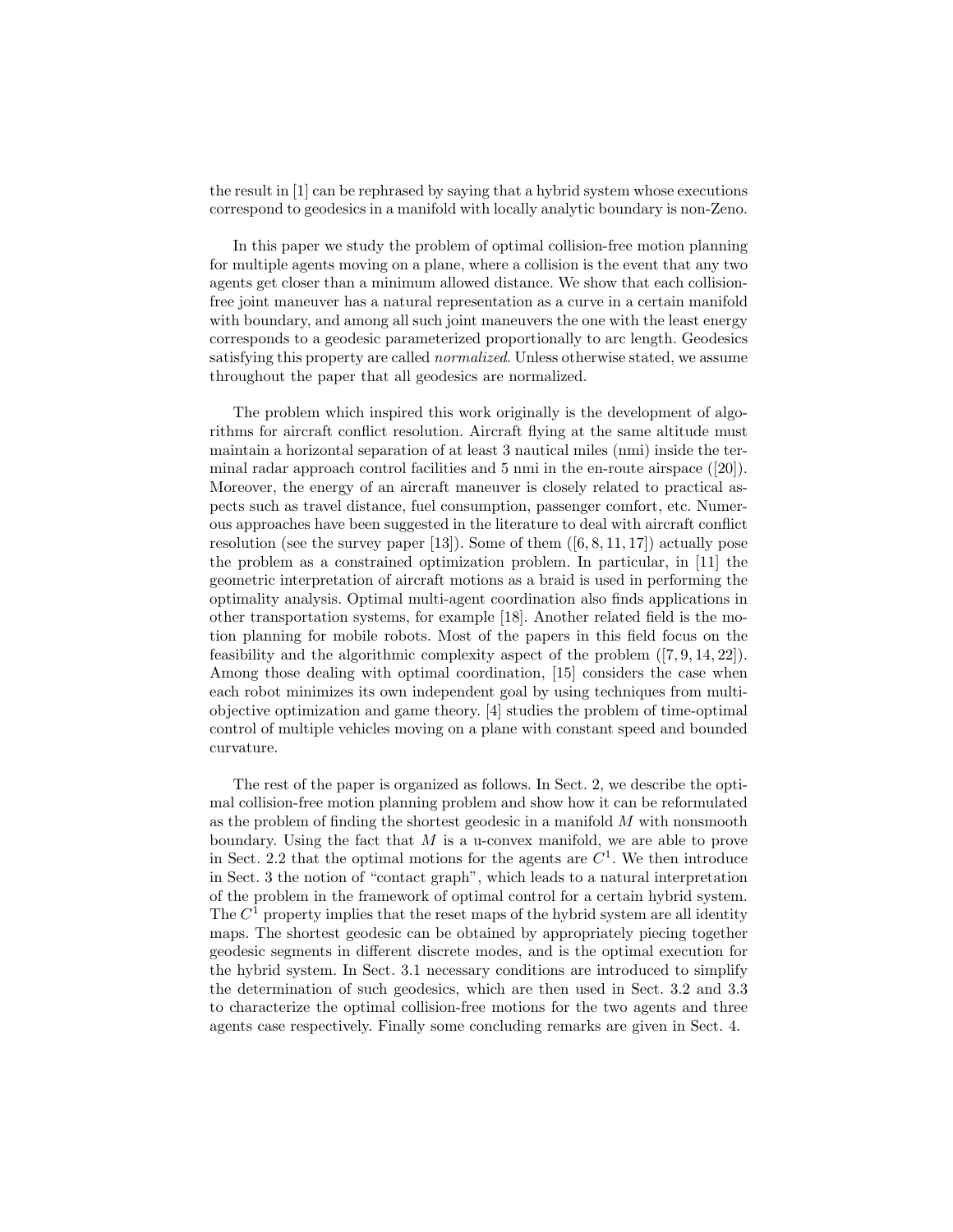# 2 Problem formulation

Consider the situation when  $n$  agents, numbered from 1 to  $n$ , are moving on a common plane  $\mathbb{R}^2$ . The *n* agents are required to start from positions  $a_1, \ldots, a_n \in$  $\mathbb{R}^2$  at time  $t_0$  and reach positions  $b_1, \ldots, b_n \in \mathbb{R}^2$  at a fixed time  $t_f$ . We assume that each one of the two sets  $\{a_i\}_{i=1}^n$  and  $\{b_i\}_{i=1}^n$  satisfies the *r*-separation con $dition$  for some positive  $r$ , in the sense that the minimum pairwise Euclidean distance in each set is at least r.

A maneuver for agent i,  $1 \leq i \leq n$ , is defined to be a piecewise  $C^1$  map  $\alpha_i : [t_0, t_f] \to \mathbb{R}^2$  satisfying  $\alpha_i(t_0) = a_i$  and  $\alpha_i(t_f) = b_i$ . The set of all maneuvers for agent i is denoted as  $\mathcal{P}_i$ . Then  $\mathcal{P} = \prod_{i=1}^n \mathcal{P}_i$  is the set of joint maneuvers for the *n*-agent system. Here we are interested in the subset  $\mathcal{P}(r)$  of  $\mathcal P$  consisting of all the collision-free maneuvers, i.e., those joint maneuvers  $\alpha = (\alpha_1, \dots, \alpha_n) \in \mathcal{P}$ such that  $\{\alpha_i(t)\}_{i=1}^n$  satisfies the r-separation condition at each time  $t, t \in [t_0, t_f]$ .

The *energy* of a joint maneuver  $\alpha = (\alpha_1, \dots, \alpha_n) \in \mathcal{P}$  is defined as

$$
J(\alpha) \triangleq \frac{1}{2} \sum_{i=1}^{n} \int_{t_0}^{t_f} ||\dot{\alpha}_i(t)||^2 dt.
$$

The goal is to find the collision-free maneuver  $\alpha \in \mathcal{P}(r)$  with minimal energy. This leads to the following formulation of the problem:

Minimize 
$$
J(\alpha)
$$
 subject to  $\alpha \in \mathcal{P}(r)$ . (1)

Notice that in formulating problem (1), we make the restrictive assumption that all the agents involved in the encounter reach their destinations at the same known time instant  $t_f$ . This is important in time-critical applications such as air traffic management. The issue of choosing  $t_f$  is not dealt with in this paper.

Remark 1. Problem (1) can be alternatively formulated as an optimal control problem with state constraints, and approached by using the corresponding techniques from optimal control theory. In this paper, however, we adopt a geometric point of view. The geometric method not only yields elegant results and proofs, but more importantly, by using information on the curvature of the domains, it also allows us to obtain deeper results concerning the global uniqueness of the optimal solutions under certain conditions (see [12]).

#### 2.1 A geometric interpretation

Each joint maneuver  $\alpha = (\alpha_1, \dots, \alpha_n)$  in P can be re-interpreted as a curve in  $\mathbb{R}^{2n}$  defined by  $\alpha(t) = (\alpha_1(t), \ldots, \alpha_n(t)), t \in [t_0, t_f],$  which starts from  $a =$  $(a_1, \ldots, a_n)$  and ends at  $b = (b_1, \ldots, b_n)$ . If we use  $(x_1, y_1, \ldots, x_n, y_n)$  to denote the coordinates of a generic point in  $\mathbb{R}^{2n}$ , then the collision-free constraint on the joint maneuver  $\alpha$  translates into the condition that  $\alpha$  viewed as a curve in  $\mathbb{R}^{2n}$  is strictly contained in M, a manifold with boundary obtained by removing from  $\mathbb{R}^{2n}$  the "static obstacle" W given by

$$
W = \{ P \in \mathbb{R}^{2n} : \sqrt{(x_i - x_j)^2 + (y_i - y_j)^2} < r \quad \text{for some } 1 \le i < j \le n \}. \tag{2}
$$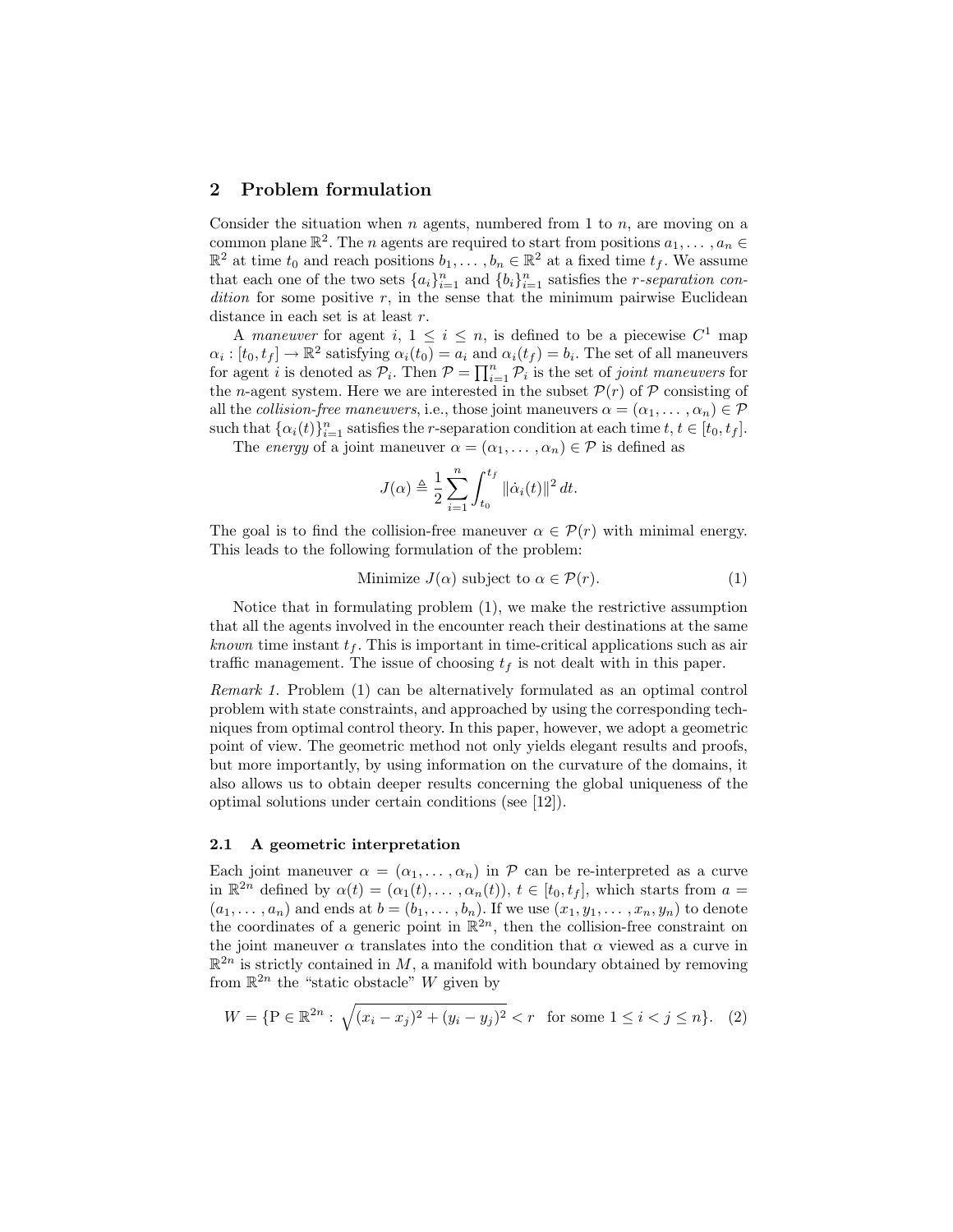In other words,  $M = \mathbb{R}^{2n} \backslash W$ . Thus there is a one-to-one correspondence between maneuvers in  $\mathcal{P}(r)$  and piecewise  $C^1$  curves in M connecting a and b. Moreover, the energy of a joint maneuver  $\alpha = (\alpha_1, \dots, \alpha_n) \in \mathcal{P}$  can be expressed as  $J(\alpha) = \frac{1}{2} \sum_{i=1}^n \int_{t_0}^{t_f} ||\dot{\alpha}_i(t)||^2 dt = \frac{1}{2} \int_{t_0}^{t_f} ||\dot{\alpha}(t)||^2 dt$ , which coincides with the usual definition of the energy of  $\alpha$  viewed as a curve in  $\mathbb{R}^{2n}$ . Hence (1) is equivalent to the following geometric problem:

Find the energy minimizing curve  $\alpha$  in M joining point a to point b. (3)

It is a standard result (see, e.g., [19]) that solutions to  $(3)$  are shortest curves in  $M$  from  $a$  to  $b$  parameterized proportionally to arc length, i.e., *minimizing geodesics* in M connecting a to b. We shall henceforth study problem  $(3)$  instead of (1) with the understanding that all the curves connecting  $a$  to  $b$  in  $M$  are parameterized so that they start from a at  $t_0$  and end at  $b$  at  $t_f$ .

Notice that W defined in (2) is the union of  $n(n-1)/2$  convex open cylinders, each one of the form  $\{(x_1, y_1, \ldots, x_n, y_n) : \sqrt{(x_i - x_j)^2 + (y_i - y_j)^2} < r\}$  for some  $(i, j)$ , with  $i \neq j$ . Therefore M obtained by removing W from  $R^{2n}$  is an instance of the following class of manifolds with boundary:

**Definition 1 (u-convex manifolds).** A manifold with boundary is called uconvex if it is obtained by removing from some Euclidean space  $\mathbb{R}^m$  a finite union of open convex subsets, each one of which has a smooth boundary.

We will show in the next section that geodesics in u-convex manifolds are  $C<sup>1</sup>$ , which implies that solutions to problem (3), hence (1), are  $C<sup>1</sup>$ .

#### 2.2 Geodesics in u-convex manifolds

In this section we study the properties of geodesics in u-convex manifolds. Many technicalities encountered in the general case can be avoided when analyzing this special case. For example, when the boundary of  $M$  is nonsmooth, geodesics in M are in general not  $C^1$  since they can bend into sharp corners of the boundary. However, we next show that this is not the case for u-convex manifolds.

Suppose M is u-convex, i.e.,  $M = \mathbb{R}^m \setminus \cup_{i=1}^k D_i$  is the complement in  $\mathbb{R}^m$ of the union of open convex bodies  $D_1, \ldots, D_k \subset \mathbb{R}^m$ , whose boundary  $\partial D_i$  is smooth for each  $i = 1, ..., k$ . Then at each point  $x \in M$ , we can define the *visible* cone of x to be the cone  $V(x)$  with vertex x and consisting of all the rays which start from  $x$  and lie inside  $M$  within a sufficiently small distance. In other words,  $V(x)$  is the region a viewer sitting at x can see if only local obstacles around x are considered.  $V(x)$  can be obtained in the following way. If  $x \in M$  lies on the boundary of  $D_i$  for exactly those i belonging to a subset  $\mathcal I$  of  $\{1,\ldots,k\}$ , then the obstacles  $D_i$ ,  $i \in \mathcal{I}$ , are called the *active* obstacles at x. For each active obstacle  $D_i$ , let  $T_x(\partial D_i)$  be the plane tangent to  $\partial D_i$  at x and  $n_i$  be the unit normal vector of  $\partial D_i$  at x pointing outside of  $D_i$ .  $T_x(\partial D_i)$  separates  $\mathbb{R}^m$  into two open half spaces. We denote the one containing  $n_i$  as  $P_{i,x}^+$  and its closure as  $\overline{P_{i,x}^+}$ . The convexity of  $D_i$  implies that  $P_{i,x}^+$  and  $D_i$  are disjoint sets. Then  $V(x)$  is given by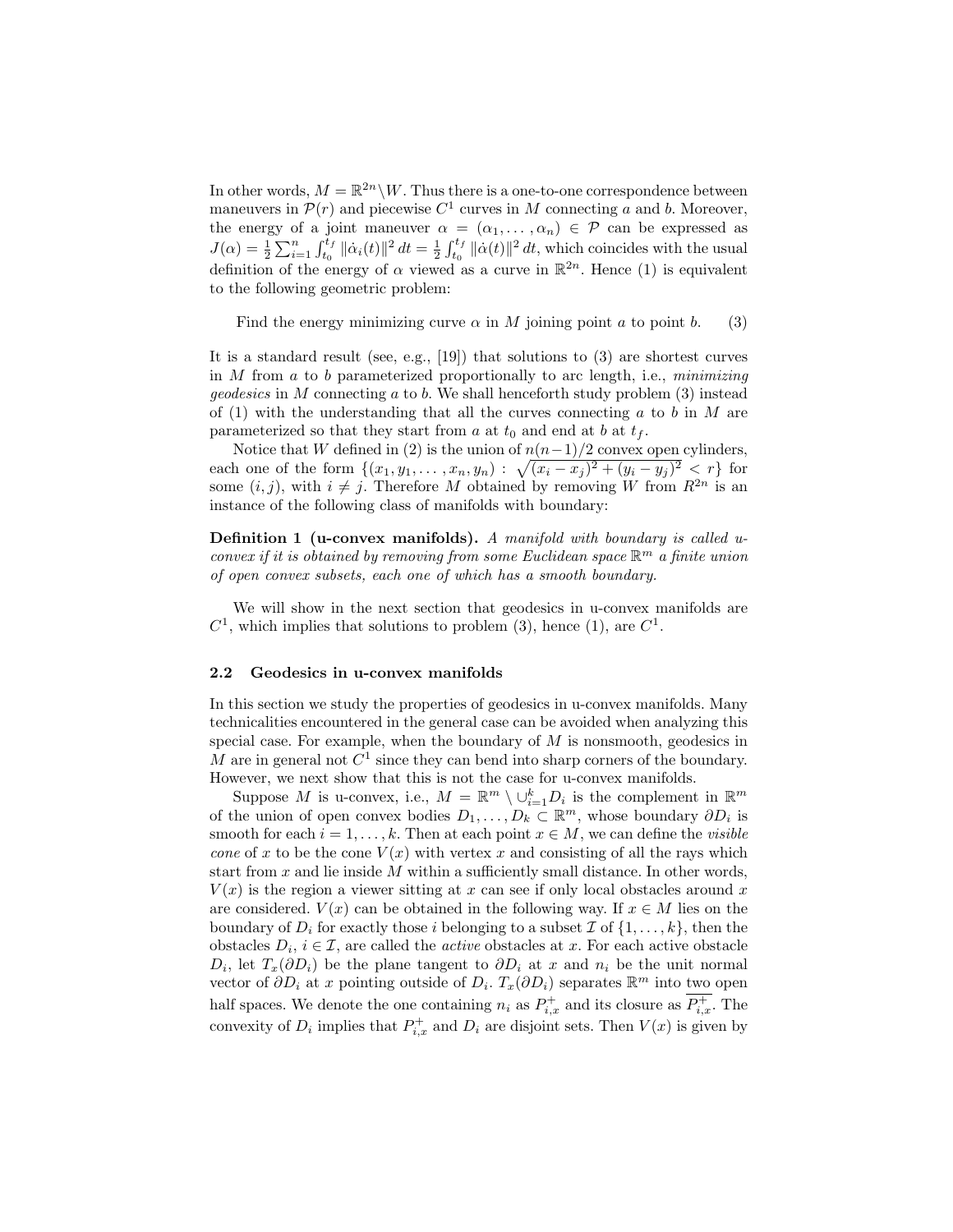

Fig. 1. Examples of visible cones. On the right a degenerate case.

 $V(x) = \bigcap_{i \in \mathcal{I}} \overline{P_{i,x}^+}$ .  $V(x)$  is a closed convex cone since it is the finite intersection of closed convex sets (half spaces), and it can have an arbitrary dimension lower than m. Figure 1 shows examples of visible cones in  $\mathbb{R}^3$ . In the case when x is in the interior of M,  $V(x) = \mathbb{R}^m$  since there are no active obstacles at x.

By using the notion of visible cone, one can prove the following result.

### **Theorem 1.** Suppose that M is u-convex. Then any geodesic in M is  $C^1$ .

*Proof.* Let  $\gamma: I \to M$  be a geodesic of M, where I is an open interval in R. For each  $s \in I$ , the one-sided derivatives  $\gamma'(s^-)$  and  $\gamma'(s^+)$  of  $\gamma$  at s exist since  $\gamma$ is piecewise  $C<sup>1</sup>$ . By using a reparameterization if necessary, we can assume that both of them are unit vectors. Construct the visible cone  $V(x)$  of  $x = \gamma(s)$ . By definition, both  $\gamma'(s^+)$  and  $-\gamma'(s^-)$  based at x lie inside  $V(x)$  and they span and angle  $\theta \in [0, \pi]$ . Suppose by contradiction that  $\gamma'(s^-) \neq \gamma'(s^+)$ , then  $\theta < \pi$ .

Fix a neighborhood  $U$  of  $x$  small enough so that only the active obstacles at x intersect U. Choose  $\epsilon$  such that  $\gamma|_{[s-\epsilon,s+\epsilon]} \subset U$ . For each  $t \in [s-\epsilon,s],$ let  $\hat{\gamma}(t)$  be the projection of  $\gamma(t)$  onto the line through x and along the direction  $-\gamma'(s^-)$ ; for each  $t \in [s, s + \epsilon]$ , let  $\hat{\gamma}(t)$  be the projection of  $\gamma(t)$  onto the line through x and along the direction  $\gamma'(s^+)$ . Notice that  $\hat{\gamma}|_{[s-\epsilon,s+\epsilon]}$  is a curve through x contained completely within M. By choosing  $\epsilon$  small enough, one can ensure that the line segments  $\gamma(s - \epsilon) \hat{\gamma}(s - \epsilon)$  and  $\gamma(s + \epsilon) \hat{\gamma}(s + \epsilon)$  both lie completely inside M. Therefore by replacing the arc  $\gamma|_{[s-\epsilon,s+\epsilon]}$  with the concatenation of  $\overline{\gamma(s-\epsilon)}\hat{\gamma}(s-\epsilon)$ , the arc  $\hat{\gamma}|_{[s-\epsilon,s+\epsilon]}$ , and  $\overline{\hat{\gamma}(s+\epsilon)}\gamma(s+\epsilon)$ , the total arc length is increased by at most  $o(\epsilon)$ . Notice further that we can shortcut  $\hat{\gamma}|_{[s-\epsilon,s+\epsilon]}$  by the line segment  $\hat{\gamma}(s-\epsilon)\hat{\gamma}(s+\epsilon)$ , which lies completely inside  $V(x)$  (hence M) by the convexity of  $V(x)$ . Doing so can reduce the arc length of  $\hat{\gamma}|_{[s-\epsilon,s+\epsilon]}$  by at least  $2\epsilon(1-\sin(\theta/2)) + o(\epsilon)$ , where we use the fact that  $\gamma'(s^-)$ and  $\gamma'(s^+)$  are unit vectors. Therefore the concatenation of the line segments  $\overline{\gamma(s-\epsilon)}\hat{\gamma(s-\epsilon)}$ ,  $\overline{\hat{\gamma}(s-\epsilon)}\hat{\gamma(s+\epsilon)}$ , and  $\overline{\hat{\gamma}(s+\epsilon)}\gamma(s+\epsilon)$  is a curve in M shorter than the arc  $\gamma|_{s-\epsilon,s+\epsilon]}$  for  $\epsilon$  small enough. This contradicts the fact that  $\gamma$  is locally distance minimizing. Thus  $\theta = \pi$  and  $\gamma$  is  $C^1$  everywhere.

To show the necessity of u-convexity in proving Theorem 1, we plot in Fig. 2 an example in which M is obtained by removing from  $\mathbb{R}^3$  a nonconvex obstacle given by the exterior  $D_1$  of a cylinder with axis  $l_1$  and a convex obstacle given by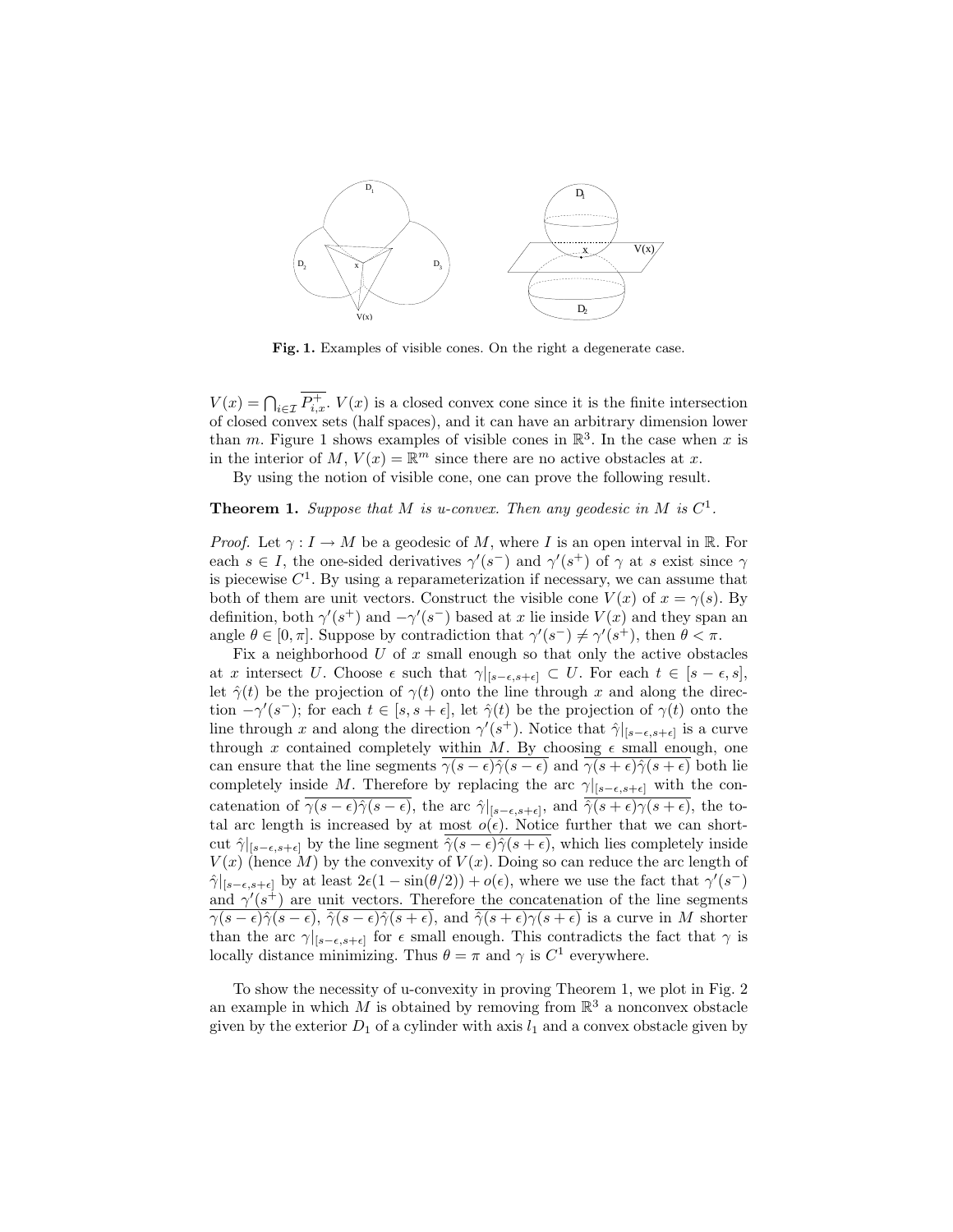

Fig. 2. Geodesic in a manifold with boundary that is not u-convex.

the interior  $D_2$  of a cylinder with the same radius and with axis  $l_2$  intersecting  $l_1$  at a right angle. Hence M consists of all those points in  $\mathbb{R}^3$  which lie inside the cylinder with axis  $l_1$  but outside the cylinder with axis  $l_2$ , with the points on their boundaries included. The heavy-weighted curve in Fig. 2 is a geodesic in M with end points a and b, which is clearly not  $C^1$  at x.

# 3 Hybrid system solution

Now we go back to the discussion of the optimization problem (3) proposed in Sect. 2, where  $M = \mathbb{R}^{2n} \setminus W$  with W defined in (2).

Consider a curve  $\alpha = (\alpha_1, \dots, \alpha_n)$  from a to b in M corresponding a collisionfree maneuver in  $\mathcal{P}(r)$ . Fix a time instant  $t \in [t_0, t_f]$ . We say that agent i and agent j contact at time t if and only if  $\|\alpha_i(t) - \alpha_i(t)\| = r$ . A graph can be associated to  $\alpha$  at time t in the following way. The graph has n vertices, numbered from 1 to  $n$ , each one corresponding to an agent, and an edge exists between vertex  $i$  and vertex  $j$  if and only if agent  $i$  and agent  $j$  contact at time  $t$ . We call this graph the *contact graph* of  $\alpha$  at time t.

Let  $\alpha^*$  be a curve from a to b in M that is a solution to problem (3). Suppose that there is a finite subdivision of  $[t_0, t_f]$ :  $t_0 \le t_1 \le \ldots \le t_{k-1} \le t_k = t_f$ , such that the contact graph of  $\alpha^*$  over the subinterval  $(t_{h-1}, t_h)$  (which we denote as  $G_h$ ) remains constant for all  $h = 1, \ldots, k$ , while contiguous subintervals have distinct contact graphs. In each subinterval, say  $(t_{h-1}, t_h)$ ,  $\alpha^*$  moves on a certain part of M determined by  $G_h$ . If  $G_h$  has no edges, then  $\alpha^*$  restricted to  $(t_{h-1}, t_h)$ is a straight line segment in the interior of M. If  $G_h$  has at least one edge, then  $\alpha^*$  restricted to  $(t_{h-1}, t_h)$  moves on a portion of the boundary of M, which is a lower dimensional smooth submanifold of  $\mathbb{R}^{2n}$  consisting of all the points  $(x_1, y_1, \ldots, x_n, y_n)$  in  $\mathbb{R}^{2n}$  such that  $\sqrt{(x_i - x_j)^2 + (y_i - y_j)^2}$  is equal to r for  $(i, j)$  such that there is an edge between vertices i and j in  $G_h$ , and greater than r for all others  $(i, j)$ ,  $i \neq j$ . Moreover,  $\alpha^*$  restricted to  $(t_{h-1}, t_h)$  is a minimizing geodesic in this submanifold. In this way we can associate to each type of contact graph a domain, i.e., the submanifold of M to which  $\alpha^*$  belongs when its contact graph is of that type.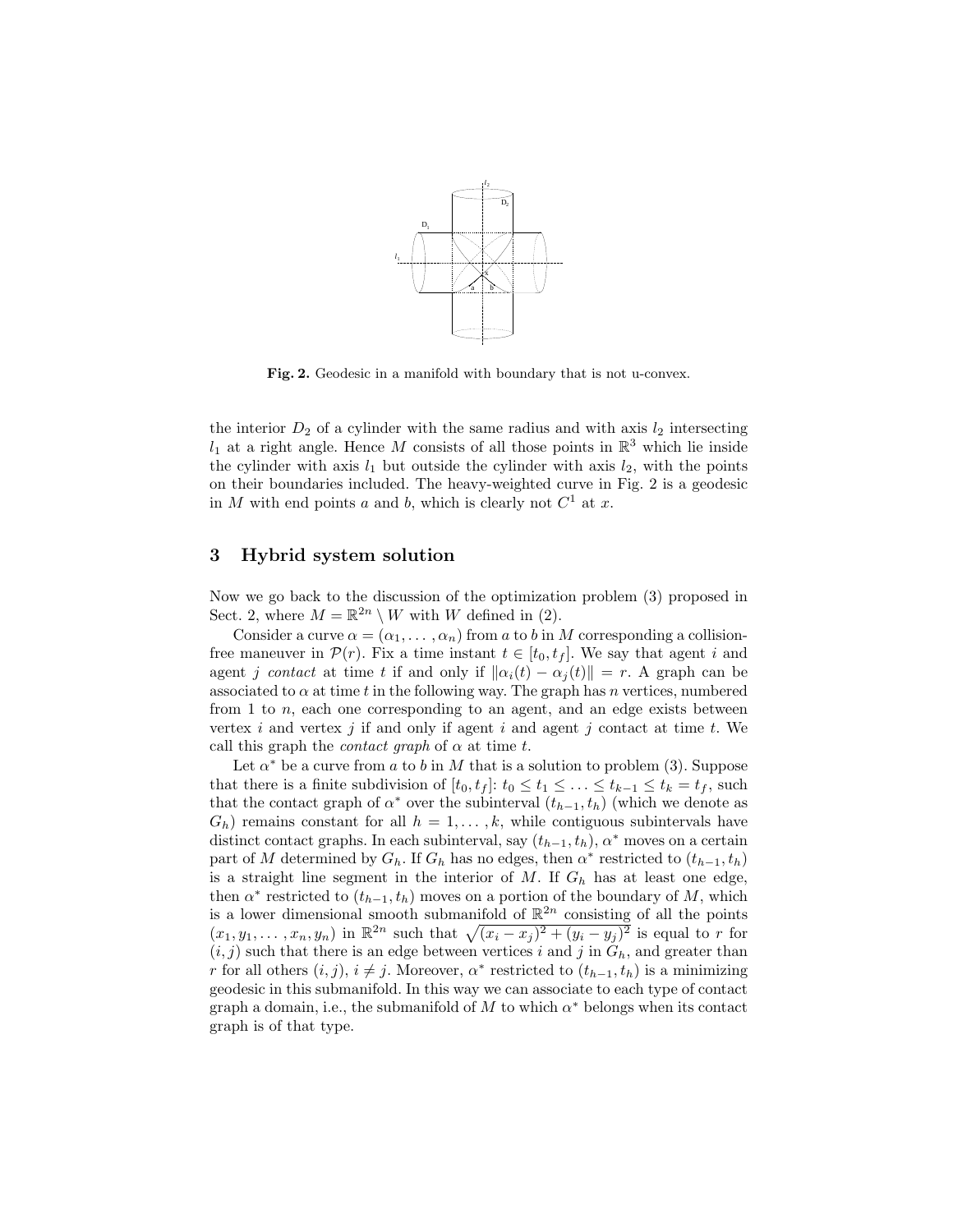Based on the above analysis,  $\alpha^*$  can be viewed as an execution of a certain hybrid system, whose continuous variable takes values in  $M$ , and whose discrete modes have a one-to-one correspondence with the different contact graphs for the n-agent system. For each discrete mode, the invariant set is the domain of the corresponding contact graph, and the dynamics is governed by the geodesic equation on that domain, which is a second-order ordinary differential equation. By Theorem 1, when a transition occurs between discrete modes, the position  $\alpha$ and the velocity  $\dot{\alpha}$  are reset by identity maps.  $\alpha$  is an optimal solution to this hybrid system if it satisfies  $\alpha(t_0) = a$  and  $\alpha(t_f) = b$ , and has minimal energy. The problem is to determine the initial velocity  $\dot{\alpha}(t_0)$  and the time and sequence of the discrete switchings so that the corresponding execution of this hybrid system will generate the optimal solution.

#### 3.1 Necessary conditions for optimality

We now derive some necessary conditions for  $\alpha$  to be an optimal solution to problem (3), which can then be used to simplify the determination of optimal maneuvers for the two-agent and three-agent cases.

**Proposition 1.** Suppose that  $\alpha^*$  is a minimizing geodesic from a to b in M. Fix an arbitrary  $w \in \mathbb{R}^2$ . Then  $\beta^* = (\beta_1^*, \dots, \beta_n^*)$  defined by

$$
\beta_i^*(t) = \alpha_i^*(t) + w \frac{t - t_0}{t_f - t_0}, \quad t \in [t_0, t_f], \quad i = 1, \dots, n,
$$
 (4)

is a minimizing geodesic from a to  $b' = (b_1 + w, \dots, b_n + w)$  in M.

*Proof.* For each curve  $\beta$  from a to b' in M, define curve  $\alpha = (\alpha_1, \dots, \alpha_n)$  $\mathcal{T}_{-w}(\beta)$  in  $\mathbb{R}^{2n}$  as  $\alpha_i(t) = \beta_i(t) - w \frac{t-t_0}{t_f-t_0}$ , for  $t \in [t_0, t_f]$  and  $i = 1, \ldots, n$ . Then it is easily verified that  $\alpha$  is a curve in M from a to b with energy

$$
J(\alpha) = J(\beta) + \frac{w^T(\sum_{i=1}^n (a_i - b_i) - nw/2)}{t_f - t_0}.
$$
 (5)

The second term of the right hand side of (5) is a constant independent of β, which we shall denote as C. From (5) and the optimality of  $\alpha^*$ , we have  $J(\beta) = J(\alpha) - C \geq J(\alpha^*) - C = J(\beta^*)$ , where the last equality follows by noticing that  $\alpha^* = \overline{\mathcal{I}}_{-w}(\beta^*)$ . This is true for arbitrary  $\beta$ , hence the conclusion.

One important implication of Proposition 1 is that it suffices to solve problem  $(3)$  only for those a and b that are aligned, i.e., a and b with the same centroid  $\frac{1}{n} \sum_{i=1}^{n} a_i = \frac{1}{n} \sum_{i=1}^{n} b_i \in \mathbb{R}^2$ . In fact for non-aligned a and b, by choosing  $w = \sum_{i=1}^{n} a_i - \sum_{i=1}^{n} b_i$ , one can ensure that a and  $b' = (b_1 + w, \dots, b_n + w)$ are aligned. Hence by Proposition 1, minimizing geodesics from  $a$  to  $b$  can be obtained from minimizing geodesics from  $a$  to  $b'$  by applying the inverse of the transformation (4).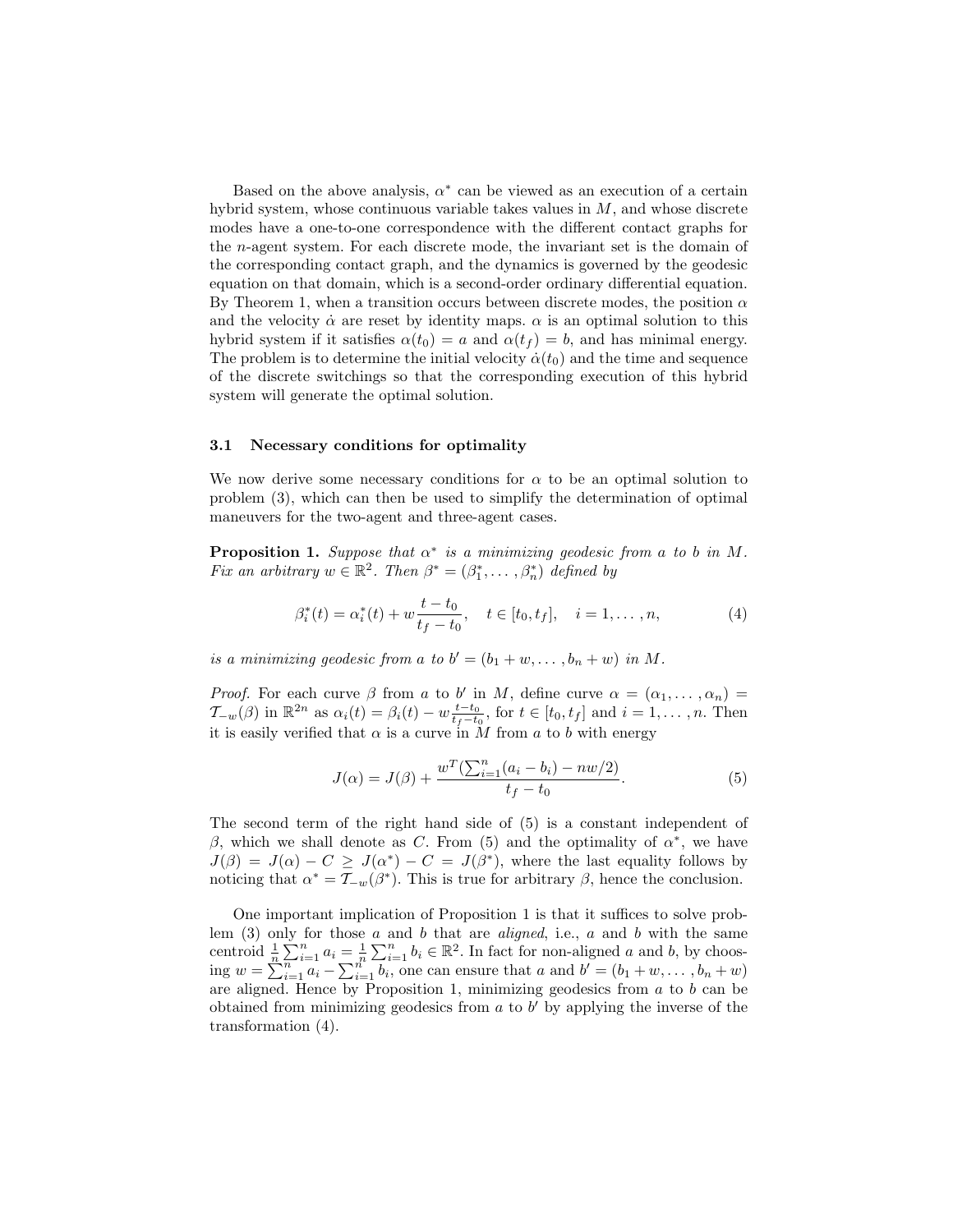**Proposition 2.** Assume that  $\alpha^*$  is a minimizing geodesic from a to b in M. Then

$$
\sum_{i=1}^{n} \alpha_i^*(t) = \frac{(t_f - t) \sum_{i=1}^{n} a_i + (t - t_0) \sum_{i=1}^{n} b_i}{t_f - t_0}, \quad \forall t \in [t_0, t_f].
$$

*Proof.* Consider first the case when a and b are aligned. Define a piecewise  $C<sup>1</sup>$ map  $g: [t_0, t_f] \to \mathbb{R}^2$  by  $g(t) = \sum_{i=1}^n \alpha_i^*(t) - \sum_{i=1}^n a_i, t \in [t_0, t_f]$ , which satisfies  $g(t_0) = g(t_f) = 0$ . For each  $\lambda \in \mathbb{R}$ , let  $\beta_{\lambda} = (\beta_{\lambda,1}, \ldots, \beta_{\lambda,n})$  be given by  $\beta_{\lambda,i}(t) = \alpha_i^*(t) + \lambda g(t), t \in [t_0, t_f], i = 1, \dots, n.$  Note that  $\beta_{\lambda}$  is a piecewise  $C^1$ curve from  $a$  to  $b$  in  $M$  with energy

$$
J(\beta_{\lambda}) = J(\alpha^*) + \frac{n\lambda^2}{2} \int_{t_0}^{t_f} \left\| \sum_{i=1}^n \dot{\alpha}_i^*(t) \right\|^2 dt + \lambda \int_{t_0}^{t_f} \left\| \sum_{i=1}^n \dot{\alpha}_i^*(t) \right\|^2 dt.
$$

The difference  $J(\beta_{\lambda}) - J(\alpha^*)$  is a quadratic function of  $\lambda$  which, by the optimality of  $\alpha^*$ , must be nonnegative for all  $\lambda$ . Hence we have  $\int_{t_0}^{t_f} \|\sum_{i=1}^n \dot{\alpha}_i^*(t)\|^2 dt = 0$ , implying that  $\sum_{i=1}^{n} \dot{\alpha}_i^*(t) = 0$  for almost all  $t \in [t_0, t_f]$ . After integration, this leads to the desired conclusion for the aligned case. In the case when  $a$  and  $b$  are not aligned, the result follows from Proposition 1 by considering a minimizing geodesic in M from a to  $b' = (b_1 + w, \dots, b_n + w)$  with  $w = \sum_{i=1}^n a_i - \sum_{i=1}^n b_i$ and noticing that  $a$  and  $b'$  are aligned.

A geometric interpretation of the above results is as follows. Let N be the two dimensional subspace of  $\mathbb{R}^{2n}$  spanned by vectors  $(0, 1, \ldots, 0, 1)$  and  $(1,0,\ldots,1,0)$ , and V be the orthogonal complement of N in  $\mathbb{R}^{2n}$  such that  $\mathbb{R}^{2n} = V \oplus N$ . Then the condition that a and b are aligned is equivalent to the condition that  $b - a$  belongs to V. Denote with  $V_a$  the  $(n - 2)$ -plane through a and parallel to  $V$ . Then if a and b are aligned, they both belong to  $V_a$ , and by Proposition 2, a minimizing geodesic  $\alpha^*$  in M from a to b lies in  $V_a$  completely. For non-aligned a and b, let b' be the orthogonal projection of b onto  $V_a$ . Then Proposition 1 and Proposition 2 say that a minimizing geodesic  $\alpha^*$  between a and b in M can be decomposed into two parts: its projection onto  $V_a$ , which is a minimizing geodesic from a to b' in  $V_a \cap M$ ; and its projection onto N, which is a straight line. These conclusions become evident under the following important observation: the obstacle  $W$  defined in (2) is cylindrical in the direction of  $N$ , i.e.,  $x \in W$  if and only if  $x + N \subset W$ .

As a result of the above analysis, we can focus on the case when  $a$  and  $b$  are aligned. Without loss of generality, we assume that  $a$  and  $b$  both belong to  $V$ . Since any minimizing geodesic between such  $a$  and  $b$  is contained in  $V$ , we can effectively reduce our space of consideration from M to  $M_0 \triangleq V \cap M$ , which is a cross section of  $M$  and two dimensions lower than  $M$ . This will make a difference when  $n$  is relatively small.

Remark 2. Optimal maneuvers for the n-agent system can be alternatively viewed as the outcomes of a mechanical experiment, in which  $n$  particles of unit mass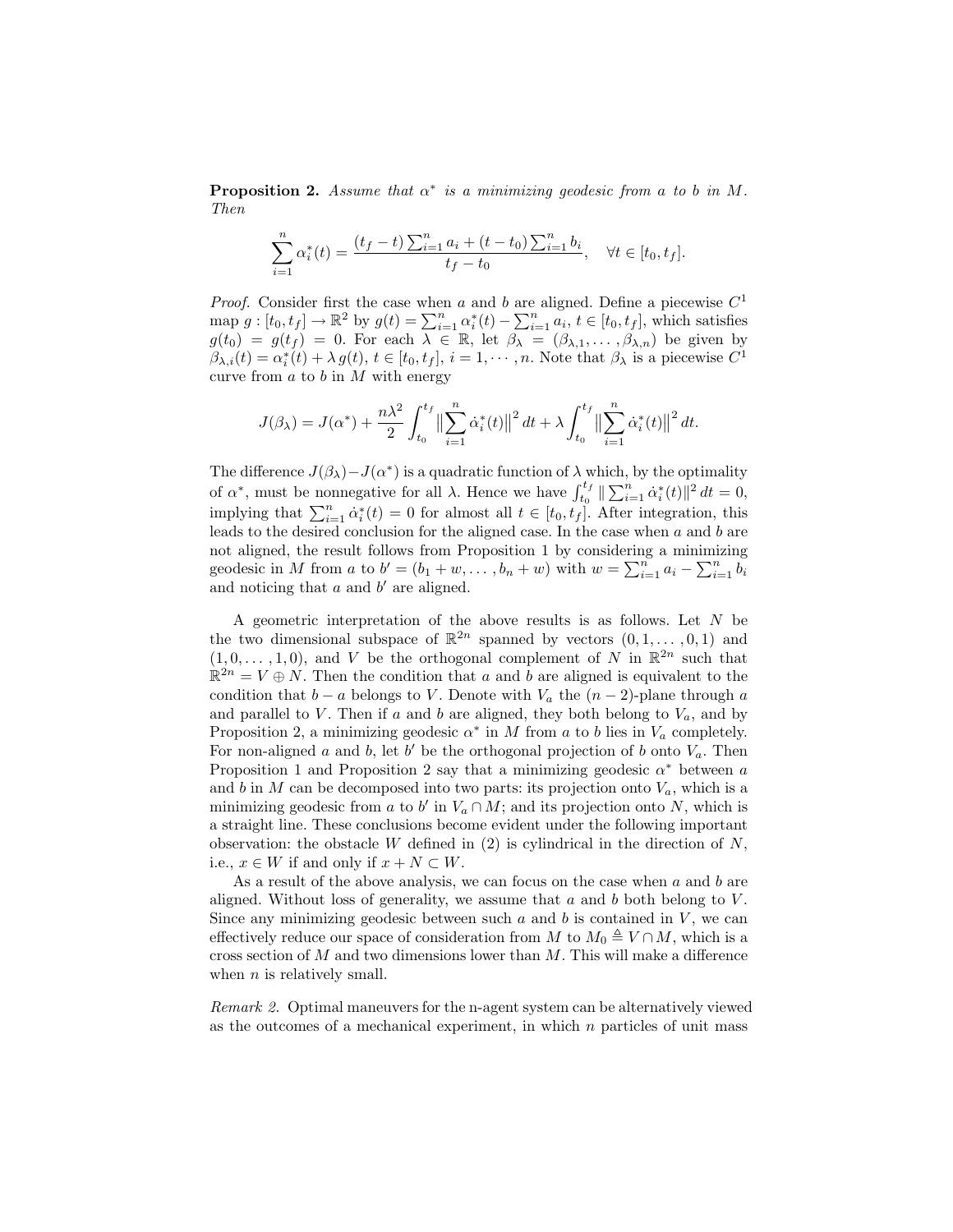

Fig. 3. Optimal  $\alpha_1^*$  for two agents case.

move from positions  $a_1, \ldots, a_n$  on a plane with certain initial velocities and no external force acting on them. In this interpretation, the result in Proposition 2 becomes the law of conservation of momentum. See [10] for further details.

#### 3.2 Two agents case

Consider the simplest case when  $n = 2$  with aligned  $a = (a_1, a_2)$  and  $b = (b_1, b_2)$ such that  $a_1 + a_2 = b_1 + b_2 = 0$ . If  $\alpha^* = (\alpha_1^*, \alpha_2^*)$  is a solution to problem (3), then Proposition 2 implies that  $\alpha_1^*(t)$  and  $\alpha_2^*(t)$  are symmetric with respect to the origin for all  $t \in [t_0, t_f]$ . Hence specifying one of them, say  $\alpha_1^*$ , is sufficient for describing  $\alpha^*$ . Moreover, the *r*-separation constraint can be formulated as the condition that  $\alpha_1^*$  can never enter the open ball  $B(0, r/2)$  of radius  $r/2$  around the origin. By noting that  $\alpha_1^*$  and  $\alpha_2^*$  give identical contributions to the total energy, we finally have a simplified but equivalent version of problem (3):

Find the energy minimizing curve  $\alpha_1$  in  $\mathbb{R}^2 \setminus B(0, r/2)$  joining  $a_1$  to  $b_1$ . (6)

Figure 3 shows the geometric construction of a solution  $\alpha_1^*$  to problem (6), which is a geodesic of  $\mathbb{R}^2 \setminus B(0, r/2)$  and, depending on the positions of  $a_1$  and  $b_1$ , may contain up to three segments: first a line segment from  $a_1$  to  $p_1$  tangent to  $\partial B(0, r/2)$  at  $p_1$ ; next from  $p_1$  to  $q_1$  along  $\partial B(0, r/2)$ ; and finally the line segment from  $q_1$  to  $b_1$  tangent to  $\partial B(0, r/2)$  at  $q_1$ . The case when  $b_1$  is "visible" from  $a_1$  is trivial.

#### 3.3 Three agents case

The case  $n = 3$  is more complicated. Figure 4 shows all the possible contact graphs and the transitions between them, with the "ground" symbol indicating that there is a transition relation with state 1. We now determine the geodesics in each one of the discrete states.

Geodesics in state 1. State 1 corresponds to the contact graph of three isolated vertices, hence its domain  $X_1$  corresponds to  $int(M)$ , the interior of M. By the discussion in Sect. 3.1, we only consider  $X_1 = V \cap int(M)$ , which has dimension 4. Geodesics in  $X_1$  are straight lines.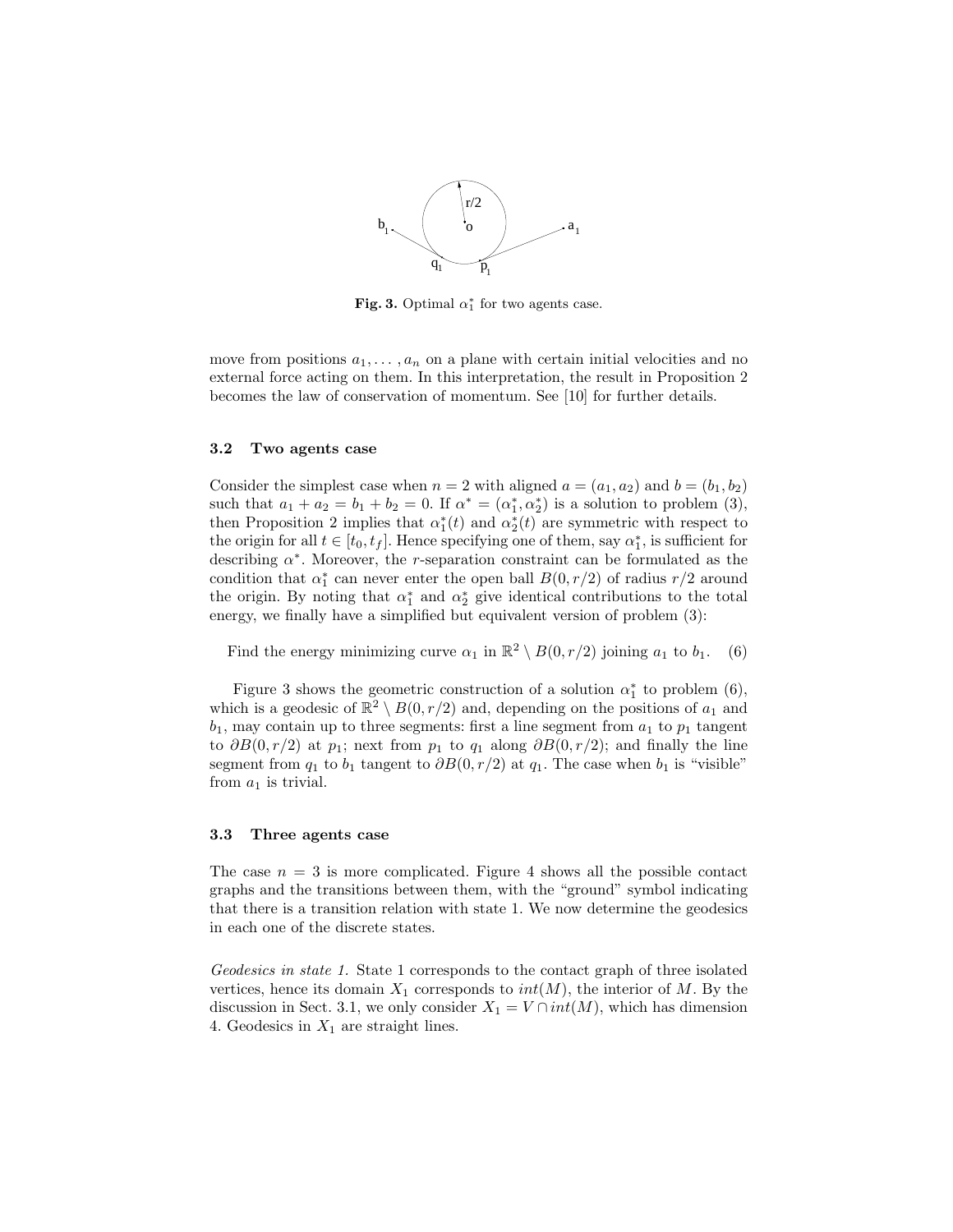

Fig. 4. State diagram.

Geodesics in state 2, 3, and 4. States 2, 3 and 4 correspond to contact graphs where two vertices are connected to each other and the third one is isolated. Let us consider state 2. Its domain  $X_2$  is:

$$
X_2 = \{(x_1, y_1, x_2, y_2, x_3, y_3) : d_{12} = r, d_{13} > r, d_{23} > r\} \cap V
$$

where  $d_{ij} \triangleq \sqrt{(x_i - x_j)^2 + (y_i - y_j)^2}$  denotes the distance between agent i and agent j.  $X_2$  has dimension 3. As long as the boundary of  $X_2$  is not reached, a geodesic in  $X_2$  consists of a constant velocity motion for agent 3 since it is "free", while the motions for agents 1 and 2 are determined as in Sect. 3.2 for the two agents case, followed by a possible application of Proposition 1 if their starting and destination positions are not aligned. Similarly for  $X_3$  and  $X_4$ .

Geodesics in state 5, 6, and 7. In states 5, 6 and 7, one agent, called the *pivotal* agent, contacts with both the other two agents, which do not contact each other themselves. The domain for state 5 is:

$$
X_5 = \{(x_1, y_1, x_2, y_2, x_3, y_3) : d_{12} = r, d_{13} = r, d_{23} > r\} \cap V.
$$

 $X_5$  is a 2-dimensional submanifold with global coordinates  $(\theta_{12}, \theta_{13})$  defined by

$$
\theta_{12} = \arctan \frac{y_2 - y_1}{x_2 - x_1}, \quad \theta_{13} = \arctan \frac{y_3 - y_1}{x_3 - x_1}.
$$

 $(\theta_{12}, \theta_{13})$  takes values in  $[0, 2\pi] \times [0, 2\pi]$  with opposite edges identified, i.e., the 2-torus  $T^2$ . In order to satisfy the constraint  $d_{23} > r$ , the shaded region (see Fig. 5) has to be removed from  $T^2$ , resulting in a subset  $\hat{X}_5$  homeomorphic to  $S^1 \times (0,1)$ . So topologically  $\hat{X}_5$  (hence  $X_5$ ) is an untwisted ribbon whose boundary consists of two disjoint circles.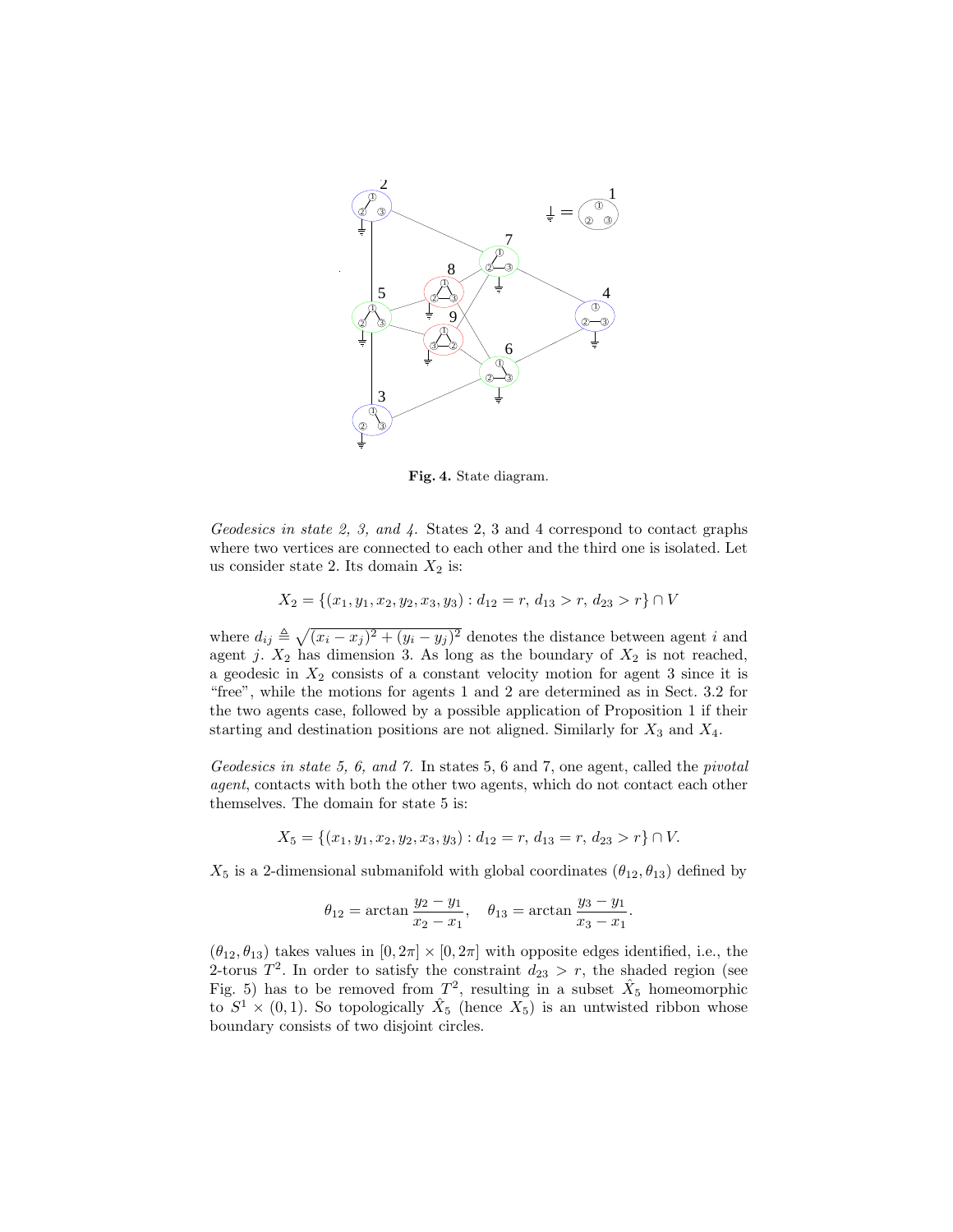

Fig. 5. The domain  $X_5$  of discrete state 5.

Each  $(\theta_{12}, \theta_{13}) \in \hat{X}_5$  determines a unique point  $f(\theta_{12}, \theta_{13})$  in  $X_5$  by

$$
f(\theta_{12}, \theta_{13}) = \frac{r}{3}(-\cos\theta_{12} - \cos\theta_{13}, -\sin\theta_{12} - \sin\theta_{13}, 2\cos\theta_{12} - \cos\theta_{13},
$$
  

$$
2\sin\theta_{12} - \sin\theta_{13}, -\cos\theta_{12} + 2\cos\theta_{13}, -\sin\theta_{12} + 2\sin\theta_{13})^T,
$$

which is an embedding of  $\hat{X}_5$  into  $\mathbb{R}^6$ . The standard metric on  $\mathbb{R}^6$  induces by  $f$ isometrically a metric on  $\hat{X}_5$ . A curve  $(\theta_{12}(t), \theta_{13}(t))$  is a geodesic in  $\hat{X}_5$  under the induced metric if and only if  $\gamma(t) = f(\theta_{12}(t), \theta_{13}(t))$  is a geodesic in  $X_5$ . Using the fact that  $\gamma$  is a geodesic in  $X_5$  if and only if its acceleration as a curve in  $\mathbb{R}^6$  at each point is orthogonal to the tangent space of  $X_5$  ([5]), we obtain after some calculations the geodesic equation on  $\hat{X}_5$  as (see [11] for details)

$$
\begin{cases}\n2\ddot{\theta}_{12} - \cos(\theta_{12} - \theta_{13})\ddot{\theta}_{13} = \sin(\theta_{12} - \theta_{13})(\dot{\theta}_{13})^2 \\
2\ddot{\theta}_{13} - \cos(\theta_{12} - \theta_{13})\ddot{\theta}_{12} = -\sin(\theta_{12} - \theta_{13})(\dot{\theta}_{12})^2.\n\end{cases}
$$
\n(7)

There are certain symmetries in equation (7), which become evident by writing (7) in the new coordinates  $\xi = \theta_{12} + \theta_{13}$  and  $\eta = \theta_{12} - \theta_{13}$ , leading to:

$$
\begin{cases}\n(2 - \cos \eta)\ddot{\xi} = -\dot{\xi}\dot{\eta}\sin\eta \\
(2 + \cos \eta)\ddot{\eta} = \frac{1}{2}((\dot{\xi})^2 + (\dot{\eta})^2)\sin\eta.\n\end{cases}
$$
\n(8)

Integrating the first equation in (8), we have

$$
\dot{\xi}(2 - \cos \eta) = C_2,\tag{9}
$$

for some constant  $C_2$ . On the other hand, since geodesics have constant speed, there exists another constant  $C_1$  such that  $([11])$ 

$$
(2 - \cos \eta)(\dot{\xi})^2 + (2 + \cos \eta)(\dot{\eta})^2 = 4C_1.
$$

Substitution of (9) into the above equation leads to

$$
(\dot{\eta})^2 = \frac{8C_1 - C_2^2 - 4C_1 \cos \eta}{4 - \cos^2 \eta},\tag{10}
$$

which together with (9) governs the dynamics of  $\eta$  and  $\xi$  respectively.

Geodesics in  $X_6$  and  $X_7$  can be obtained similarly.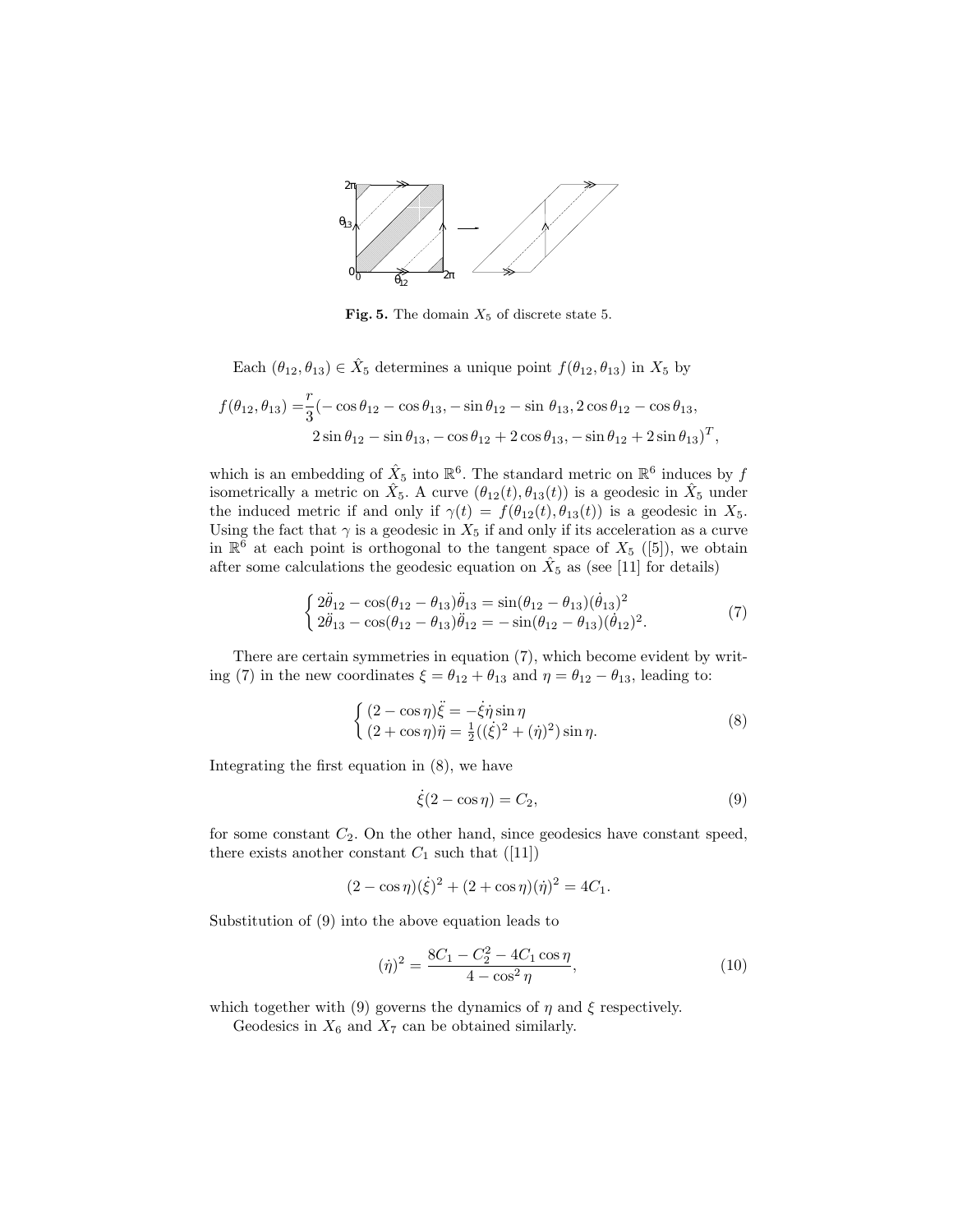

Fig. 6. Concatenation of geodesic segments.

Geodesics in state 8 and 9. Domains  $X_5$ ,  $X_6$  and  $X_7$  share a common boundary consisting of two disjoint circles, which form the domains of state 8 and state 9 respectively. In both states, the three agents form an equilateral triangle centered at the origin. The only difference is their orientation. Agents 1, 2 and 3 are numbered counterclockwise in state 8 and clockwise in state 9.

Consider state 8 and its domain  $X_8$ .  $X_8$  is a one dimensional circle and can be parameterized by  $\sigma$ , which is the angle between the line segment joining the origin to agent 1 and the positive x-axis. A geodesic in  $X_8$  in this coordinate must then be of the form  $\sigma(t) = \omega t$  for some constant angular velocity  $\omega$ .

In summary, we have characterized geodesic segments in each one of the discrete states. By Theorem 1, the minimizing geodesics corresponding to the optimal collision-free maneuvers for the three agents are  $C<sup>1</sup>$  concatenation of such segments. One example of such concatenations is shown in Fig. 6, where the starting and destination positions of the three agents are marked with stars and diamonds respectively. A rod exists between two agents if and only their distance at the corresponding positions is  $r$ . However, it should be pointed out that the problem of finding when and where the switches between geodesic segments occur remains an open issue. In [11], we propose a numerical procedure to approximate the minimizing geodesics based on the successive optimization of piecewise linear curves in M. At each iteration a convex optimization problem is solved. By choosing a small step size for the piecewise linear curves, we can obtain a reasonably good approximation.

#### 4 Conclusions

The problem of optimal collision-free maneuvers for multiple agents is formulated and shown to be equivalent to the problem of finding minimizing geodesics in a certain manifold with boundary, which can in turn be interpreted as an optimal control problem for a hybrid system. The solution is given for the two agents case. For the three agents system we derive the dynamics of the segment of optimal maneuver associated to each discrete state. The overall optimal maneuver is shown to be a  $C^1$  concatenation of such segments.